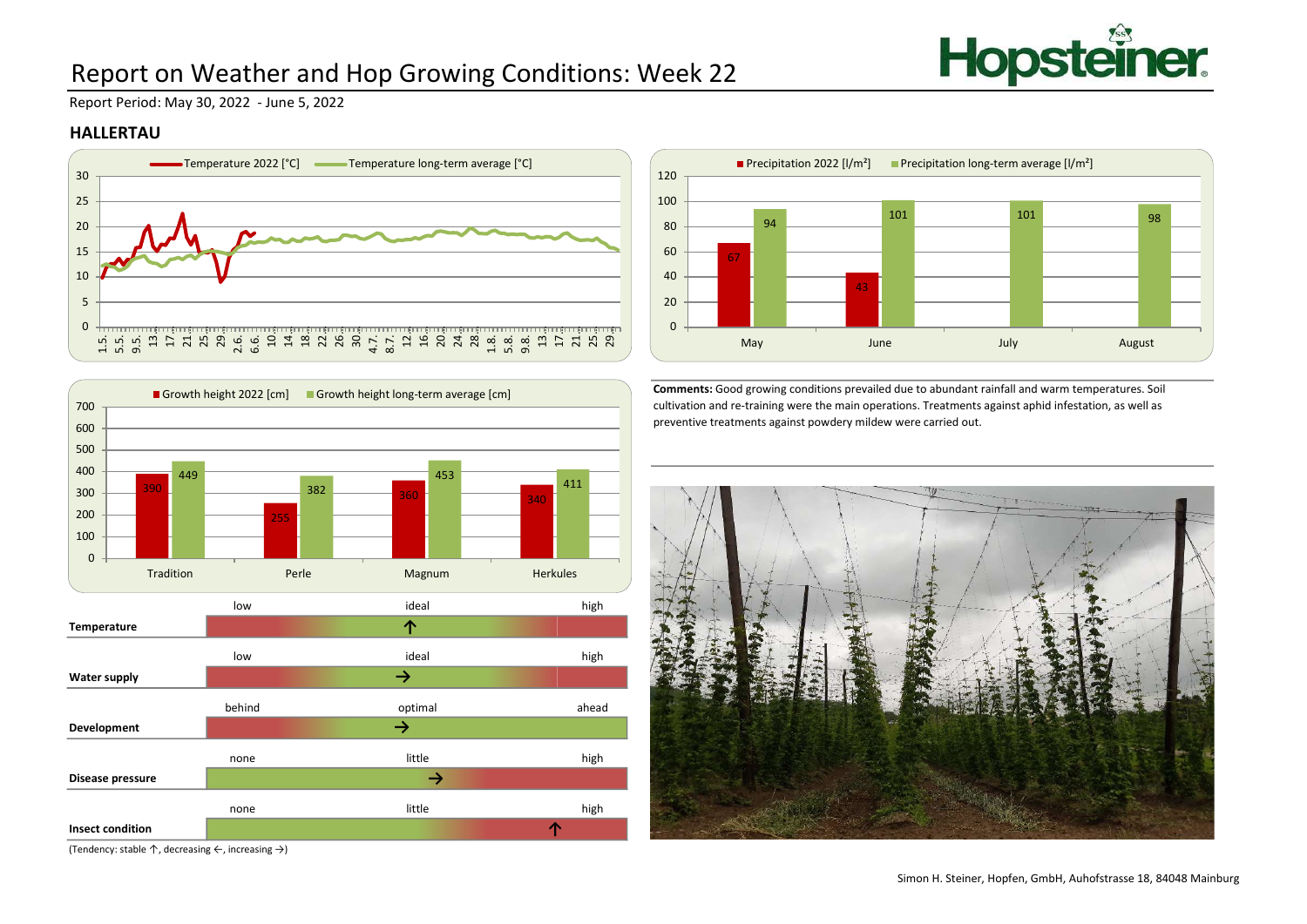

# Report on Weather and Hop Growing Conditions: Week 22

Report Period: May 30, 2022 - June 5, 2022

### **TETTNANG**





(Tendency: stable ↑, decreasing ←, increasing →)



Comments: Warmer temperatures and rainy days had a very positive effect on plant growth. Although the hops have increased in height, they are still below the long-term average. Current work includes re-routing and plowing rows. Treatments against aphids were carried out.